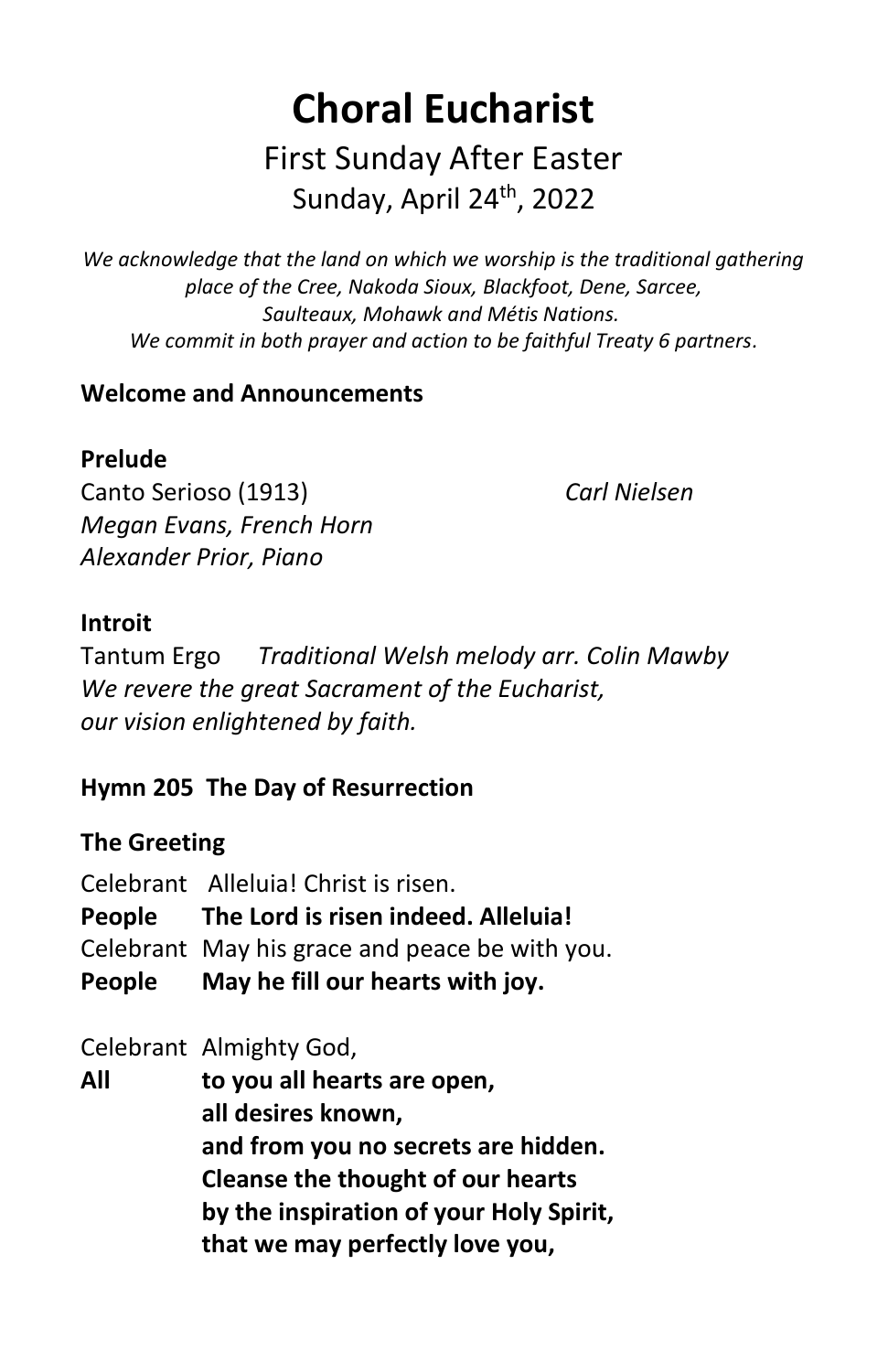# **and worthily magnify you holy name; through Christ our Lord. Amen.**

# **Glory to God**



# **Collect of the Day**

Celebrant Let us pray. Almighty and Eternal God, **All the strength of those who believe and the hope of those who doubt, may we, who have not seen, have faith and receive the fullness of Christ's blessing, who is alive and reigns with you and the Holy Spirit, one God, now and for ever. Amen.**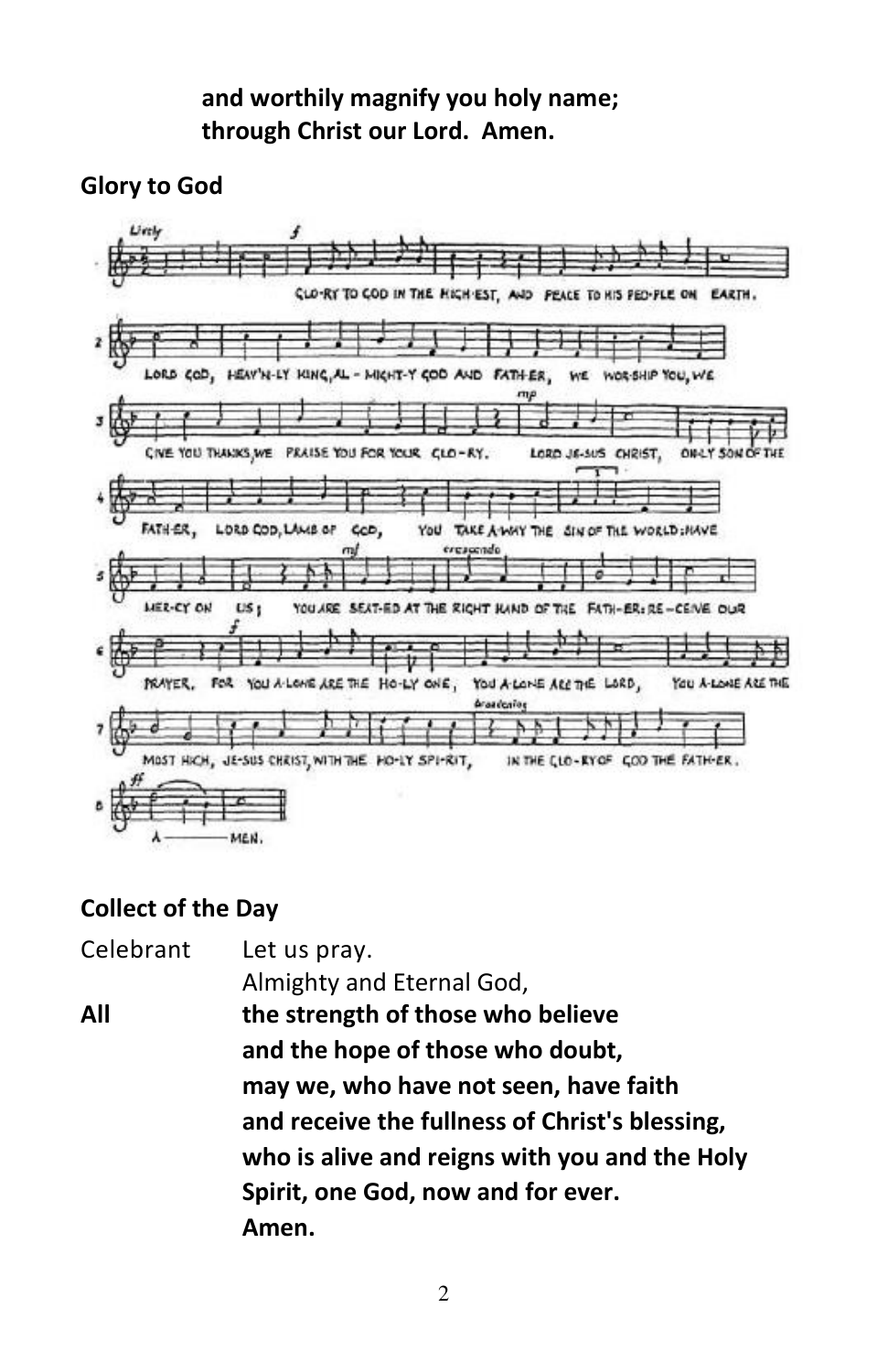# **The First Reading: Acts 5:27-32**

When they had brought the apostles, they had them stand before the council. The high priest questioned them, saying, "We gave you strict orders not to teach in this name, yet here you have filled Jerusalem with your teaching and you are determined to bring this man's blood on us." But Peter and the apostles answered, "We must obey God rather than any human authority. The God of our ancestors raised up Jesus, whom you had killed by hanging him on a tree. God exalted him at his right hand as Leader and Saviour that he might give repentance to Israel and forgiveness of sins. And we are witnesses to these things, and so is the Holy Spirit whom God has given to those who obey him."

Reader The word of the Lord. **People Thanks be to God.** 

#### **Psalm 116: 1, 10-17** *Chant: Percy Buck*

*Antiphon: I will lift up the cup of salvation.* I love the Lord who has heard the voice of my supplication, I believed, even when I said, "I have been brought very low." In my distress I said, "No one can be trusted." How shall I repay you, O Lord, for all the good things you have done for me? I will lift up the cup of salvation and call upon your name. I will fulfil my vows to the Lord in the presence of all the people. Precious in your sight, O Lord is the death of your servants.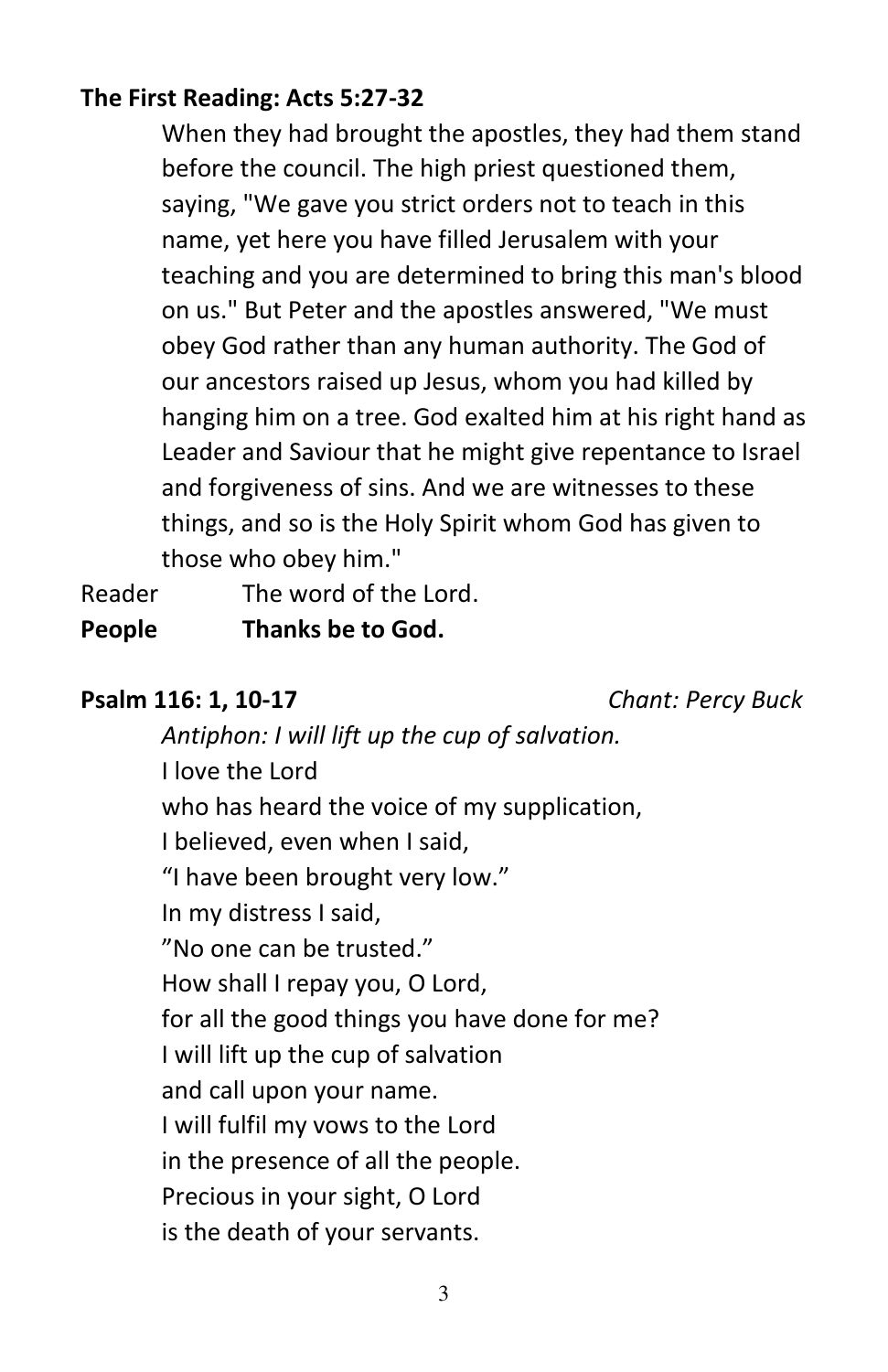O Lord, I am your servant; I am your servant and the child of your handmaid; you have freed me from my bonds. I will offer you the sacrifice of thanksgiving and call upon the name of the Lord. I will fulfil my vows to Lord in the presence of all his people. In the courts of the Lord's house, in the midst of you, O Jerusalem. *Antiphon: I will lift up the cup of salvation.*

#### **The Second Reading: Revelation 1:4-8**

John to the seven churches that are in Asia: Grace to you and peace from him who is and who was and who is to come, and from the seven spirits who are before his throne, and from Jesus Christ, the faithful witness, the firstborn of the dead, and the ruler of the kings of the earth. To him who loves us and freed us from our sins by his blood, and made us to be a kingdom, priests serving his God and Father, to him be glory and dominion forever and ever. Amen. Look! He is coming with the clouds; every eye will see him, even those who pierced him; and on his account all the tribes of the earth will wail. So it is to be. Amen. "I am the Alpha and the Omega," says the Lord God, who is and who was and who is to come, the Almighty.

Reader The Word of the Lord. **People Thanks be to God.** 

# **Gradual Hymn 231 That Eastertide with Joy Was Bright**

# **The Holy Gospel**

Gospeller The Lord be with you. **People And also with you**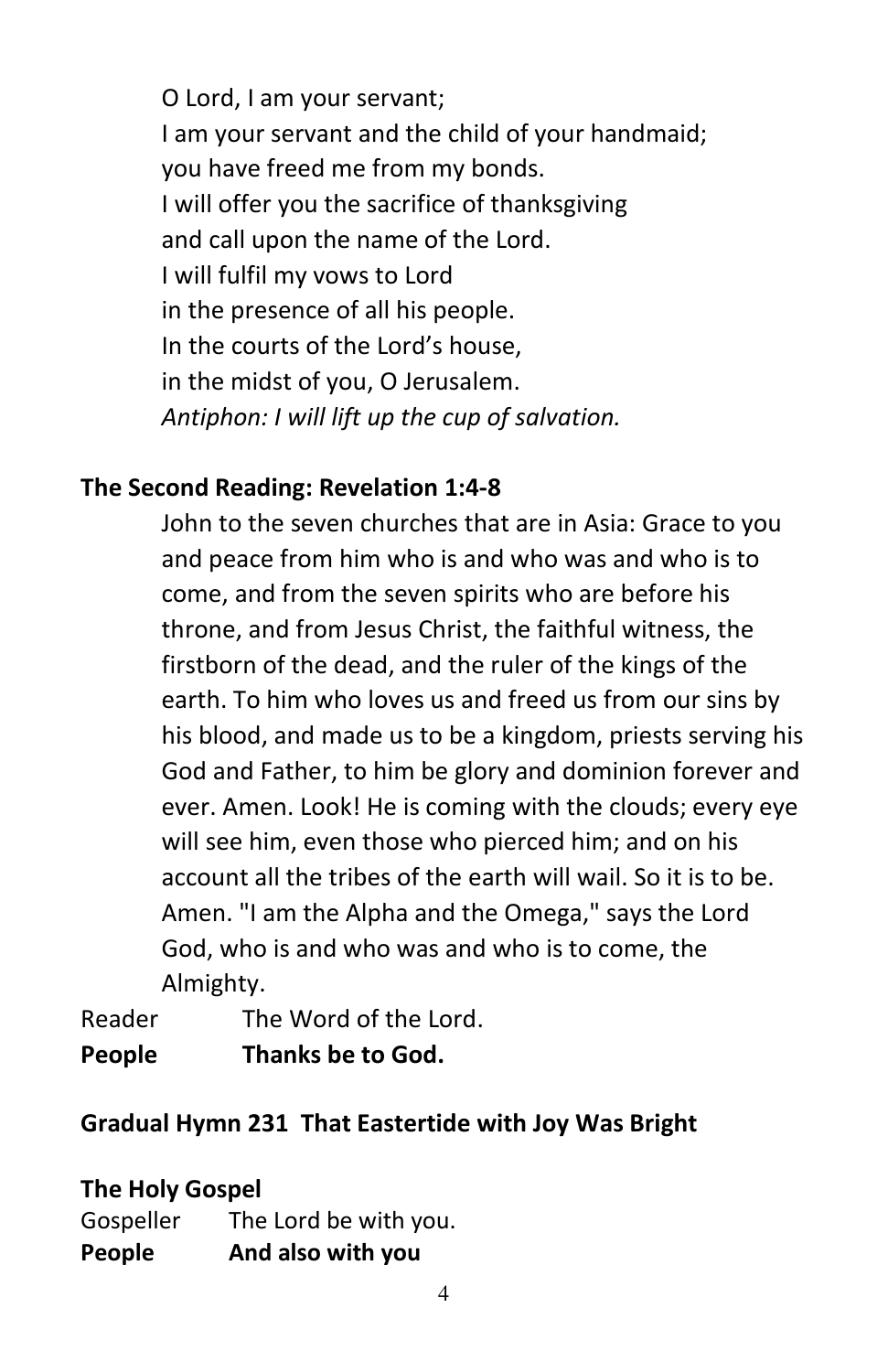# Gospeller The Holy Gospel of our Lord Jesus Christ according to St. John (20:19-31)

**People Glory to you, Lord Jesus Christ** 

When it was evening on that day, the first day of the week, and the doors of the house where the disciples had met were locked for fear of the Jews, Jesus came and stood among them and said, "Peace be with you." After he said this, he showed them his hands and his side. Then the disciples rejoiced when they saw the Lord. Jesus said to them again, "Peace be with you. As the Father has sent me, so I send you." When he had said this, he breathed on them and said to them, "Receive the Holy Spirit. If you forgive the sins of any, they are forgiven them; if you retain the sins of any, they are retained." But Thomas (who was called the Twin), one of the twelve, was not with them when Jesus came. So the other disciples told him, "We have seen the Lord." But he said to them, "Unless I see the mark of the nails in his hands, and put my finger in the mark of the nails and my hand in his side, I will not believe." A week later his disciples were again in the house, and Thomas was with them. Although the doors were shut, Jesus came and stood among them and said, "Peace be with you." Then he said to Thomas, "Put your finger here and see my hands. Reach out your hand and put it in my side. Do not doubt but believe." Thomas answered him, "My Lord and my God!" Jesus said to him, "Have you believed because you have seen me? Blessed are those who have not seen and yet have come to believe." Now Jesus did many other signs in the presence of his disciples, which are not written in this book. But these are written so that you may come to believe that Jesus is the Messiah, the Son of God, and that through believing you may have life in his name.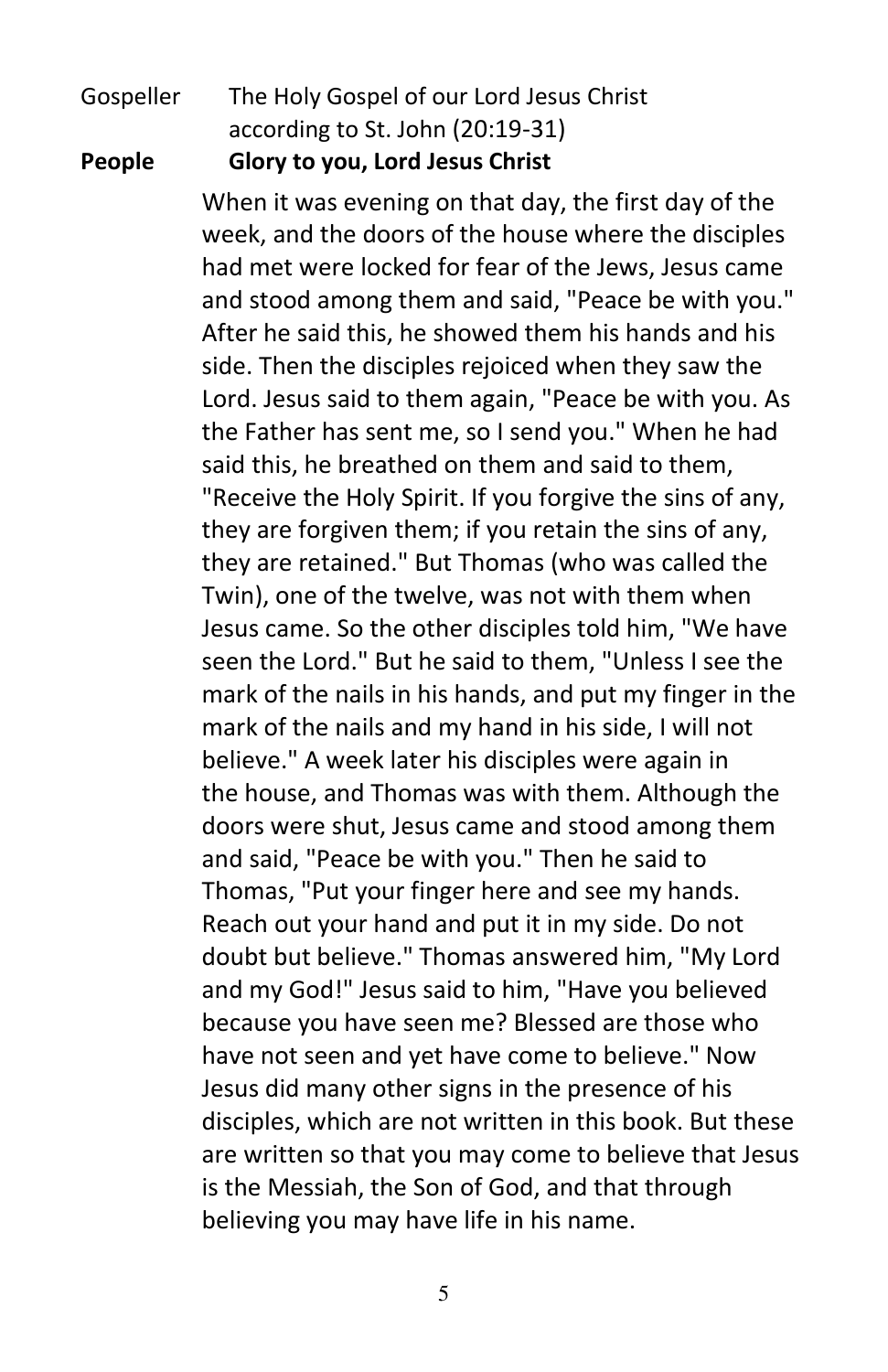# *Gospeller* The Gospel of Christ. **People Praise to you, Lord Jesus Christ.**



#### **Homily** The Reverend John Gee

**The Nicene Creed** *Common Praise 681* 

**All I believe in one God,** 

**the Father Almighty, maker of heaven and earth and of all things visible and invisible; and in one Lord Jesus Christ the only-begotten Son of God, begotten of the Father before all worlds, God of God; Light, of Light, very God, of very God; begotten, not made; being of one substance with the Father, through whom all things were made: who for us and for our salvation came down from heaven, and was incarnate by the Holy Ghost of the Virgin Mary, and was made man, and was crucified also for us under Pontius Pilate. He suffered and was buried, and on the third day he rose again according to the scriptures and ascended into heaven and sitteth on the right hand of the Father. And he shall come again with glory**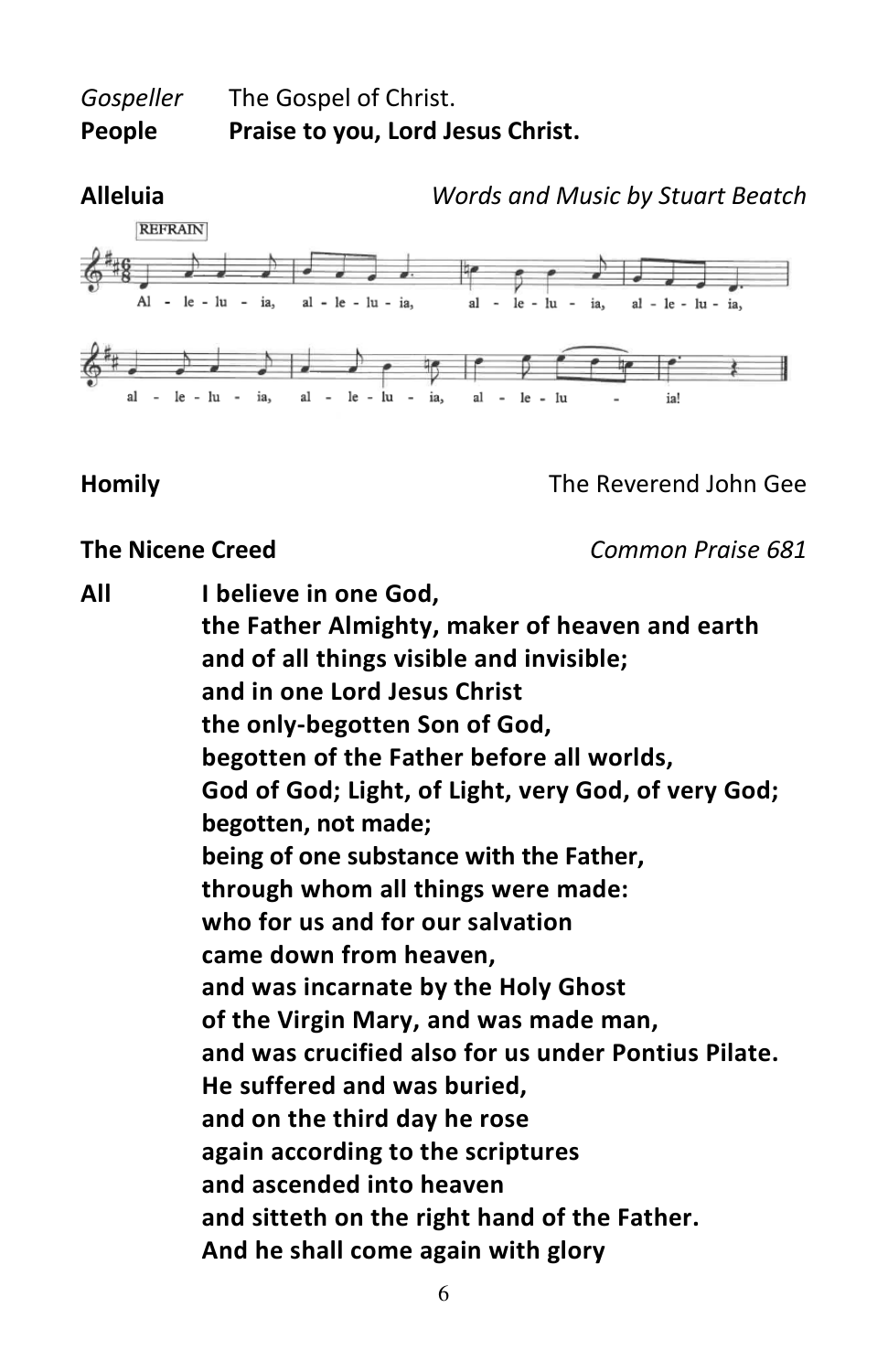**to judge both the quick and the dead: whose kingdom shall have no end. And I believe in the Holy Ghost, the Lord, the giver of life, who proceedeth from the Father and the Son, who with the Father and the Son together is worshipped and glorified, who spake by the prophets. And I believe one, holy, catholic and apostolic Church. I acknowledge one baptism for the remission of sins. And I look for the resurrection of the dead, and the life of the world to come. Amen.** 

**Kyrie Eleison** *Richard R. Terry*

Lord, have mercy. Christ, have mercy. Lord, have mercy.

# **The Prayers of the People**

*(In joy and hope let us pray to the source of all life, saying, "Hear us, Lord of glory!")*

| Leader | That our risen Saviour may fill us with the joy of his  |
|--------|---------------------------------------------------------|
|        | holy and life-giving resurrection, let us pray to the   |
|        | Lord.                                                   |
| People | Hear us, Lord of glory!                                 |
| Leader | That isolated and persecuted churches may find fresh    |
|        | strength in the Easter gospel, let us pray to the Lord. |
| People | Hear us, Lord of glory!                                 |
| Leader | That he may grant us humility to be subject to one      |

another in Christian love, let us pray to the Lord**.** 

# **People Hear us, Lord of glory!**

Leader That he may provide for those who lack food, work, or shelter, let us pray to the Lord.

# **People Hear us, Lord of glory!**

Leader That by his power wars and famine may cease through all the earth, let us pray to the Lord.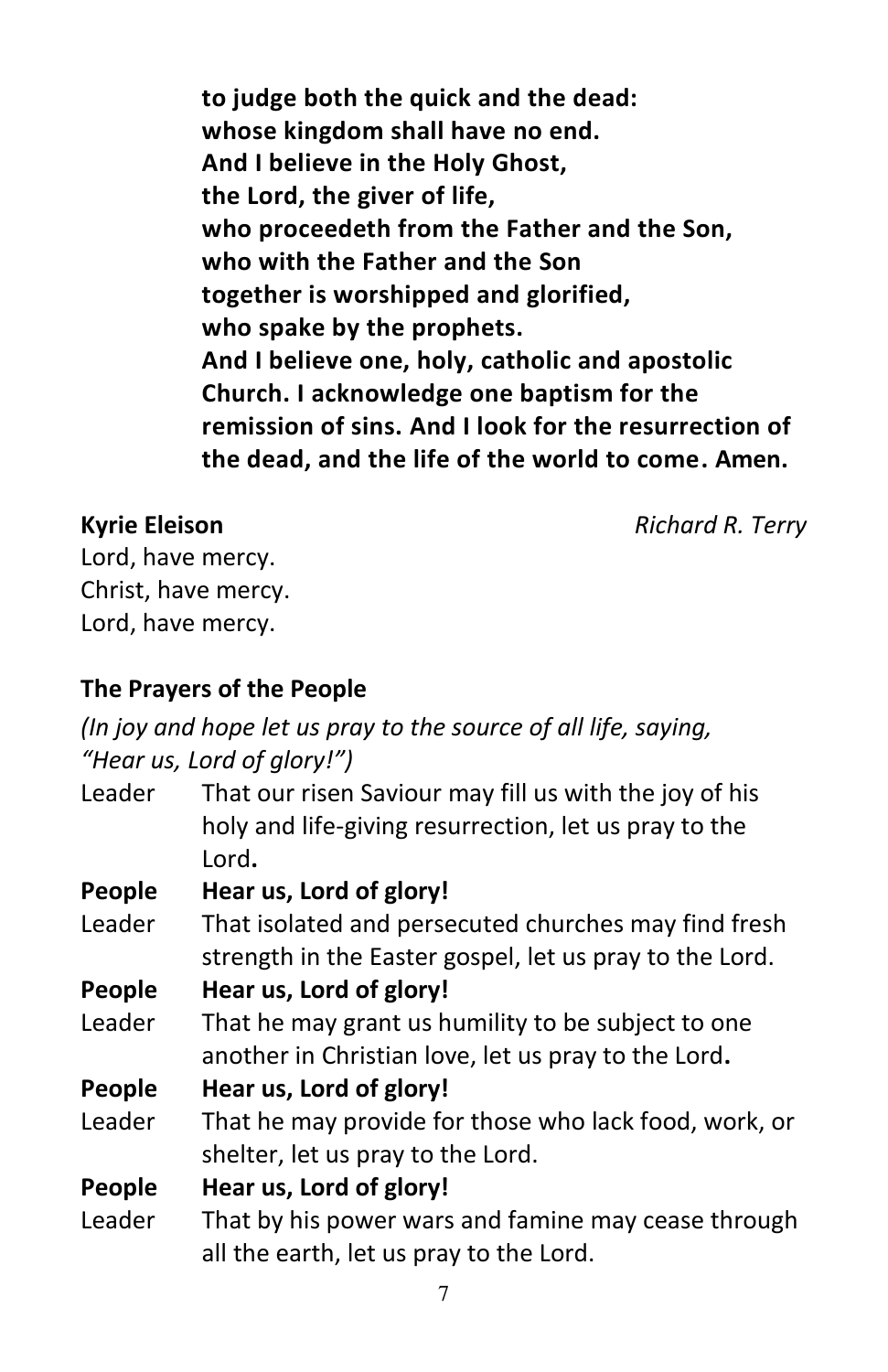**People Hear us, Lord of glory!**  Leader That he may reveal the light of his presence to the sick, The weak, and the dying, that they may be comforted and strengthened, let us pray to the Lord**.** 

**People Hear us, Lord of glory!** 

# **Confession and Absolution**

Celebrant Dear friends in Christ, God is steadfast in love And infinite in mercy; welcoming sinners and inviting us to the table of the Lord. Let therefore us confess our sins, confident in God's forgiveness.

*Silence is kept*.

Celebrant Most merciful God, **All we confess that we have sinned against you in thought, word, and deed, by what we have done, and by what we have left undone. We have not loved you with our whole heart; we have not loved our neighbours as ourselves. We are truly sorry and we humbly repent. For the sake of your Son Jesus Christ, have mercy on us and forgive us, that we may delight in your will, and walk in your ways, to the glory of your name. Amen.**  Celebrant Almighty God have mercy upon you, pardon and deliver you from all your sins, confirm and strengthen you in all goodness, and keep you in eternal life; through Jesus Christ our Lord. **People Amen.**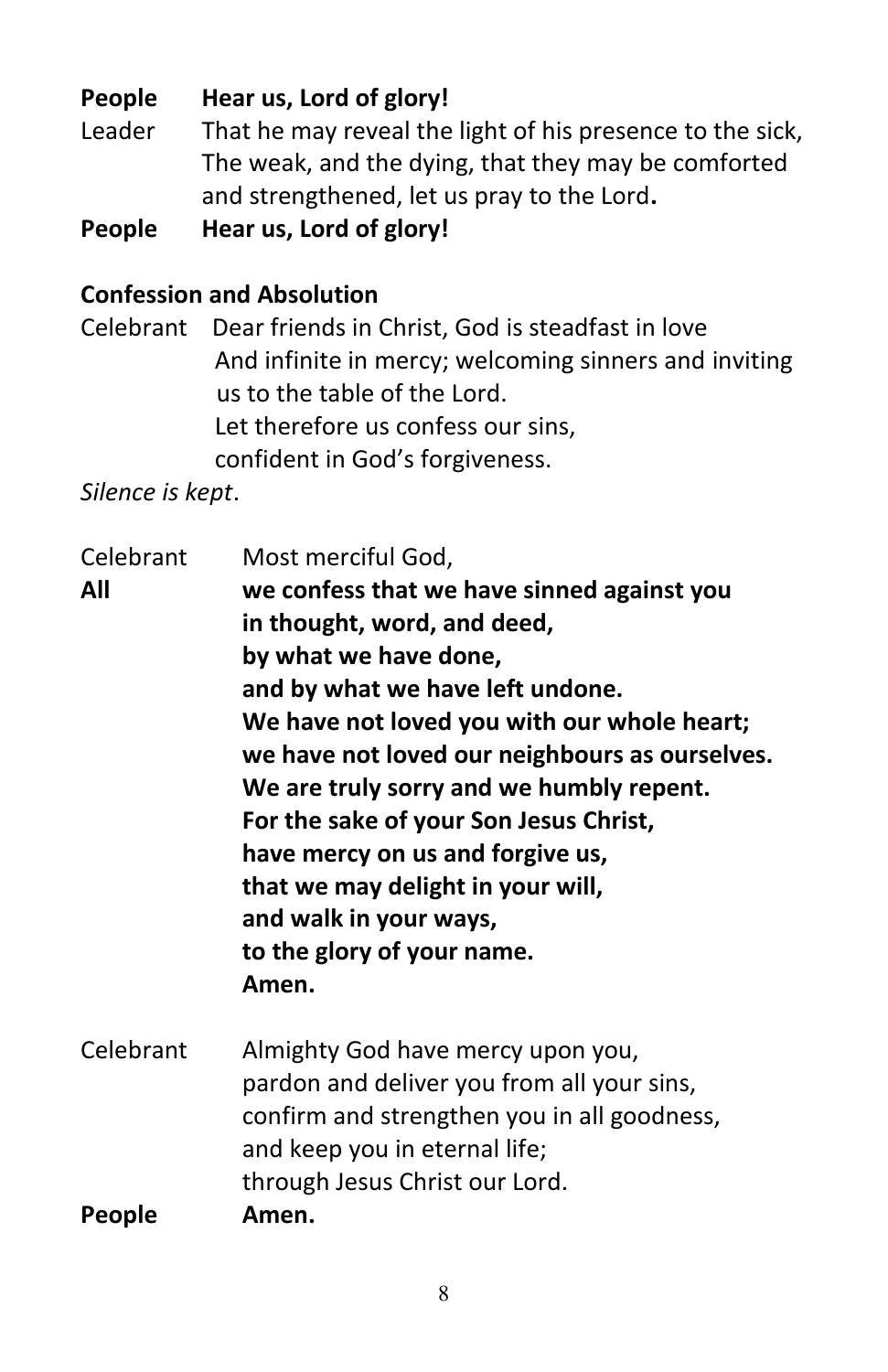Celebrant The peace of the Lord be always with you.

#### **People And also with you.**

*Please remain in your pew as you show a sign of peace from a distance.* 

#### **Offertory**

*Your offering may be placed in the offering box set in the middle aisle of the church and will be collected at the end of the service. To donate to the work of the Cathedral online, please see the link in the announcement section of the bulletin.* 

# **Hymn 207 At the Lamb's High Feast We Sing**

# **The Celebration of the Eucharist**

#### **The Prayer over the Gifts**

Celebrant Let us pray. God of grace, **All you have freed us from our sins and made us a kingdom in your Son Jesus Christ our Lord. Accept all we offer you this day, and strengthen us in the new life you have given us, through Jesus Christ our Lord. Amen** 

# **The Great Thanksgiving**

# **Eucharistic Prayer 3**

| Celebrant | The Lord be with you.                            |
|-----------|--------------------------------------------------|
| People    | And also with you.                               |
| Celebrant | Lift up your hearts.                             |
| People    | We lift them to the Lord.                        |
| Celebrant | Let us give thanks to the Lord our God.          |
| People    | It is right to give our thanks and praise.       |
| Celebrant | Blessed are you, gracious God, creator of heaven |
|           | and earth; we give you thanks and praise for the |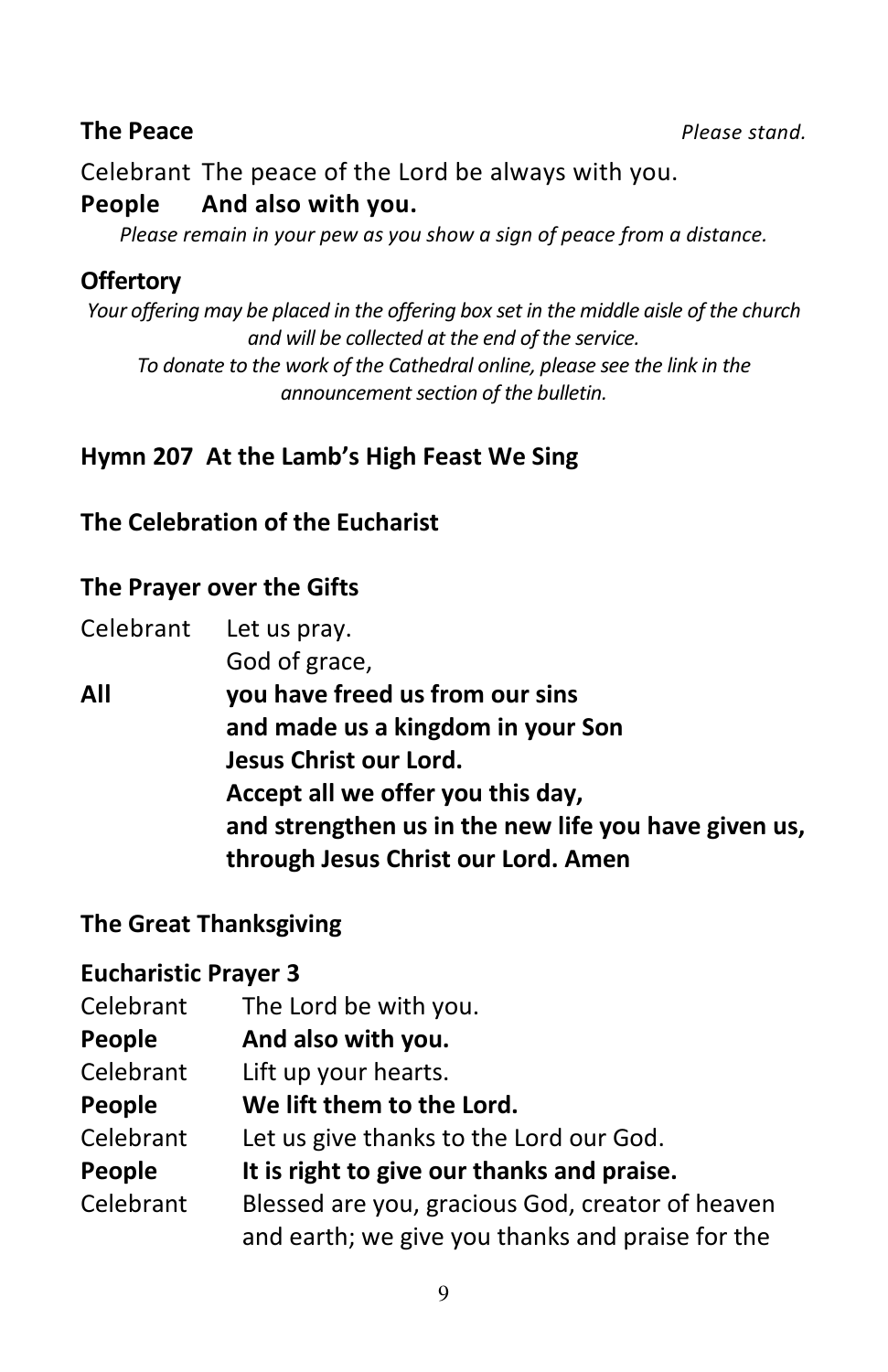glorious resurrection of your Son Jesus Christ our Lord; for he is the true paschal lamb who has taken away the sin of the world. By his death he destroyed death, and by his rising to life again he has won for us eternal life. Therefore, joining our voices with the whole company of heaven, we sing our joyful hymn of praise to proclaim the glory of your name.

#### **Sanctus and Benedictus** *Richard R Terry*

*Sanctus, sanctus, sanctus, Dominus Deus Sabaoth. Pleni sunt caeli et terra gloria, gloria tua. Hosanna in excelsis, Hosanna in excelsis. Benedictus, benedictus qui venit in nomine, in nomine, Domini. Hosanna in excelsis, Hosanna in excelsis. Hosanna in excelsis, in excelsis.* 

Celebrant We give thanks to you, Lord our God, for the goodness and love you have made known to us in creation; in calling Israel to be your people; in your Word spoken through the prophets; and above all in the Word made flesh, Jesus your Son. For in these last days you sent him to be incarnate from the Virgin Mary, to be the Saviour and Redeemer of the world. In him, you have delivered us from evil, and made us worthy to stand before you. In him, you have brought us out of error into truth, out of sin into righteousness, out of death into life.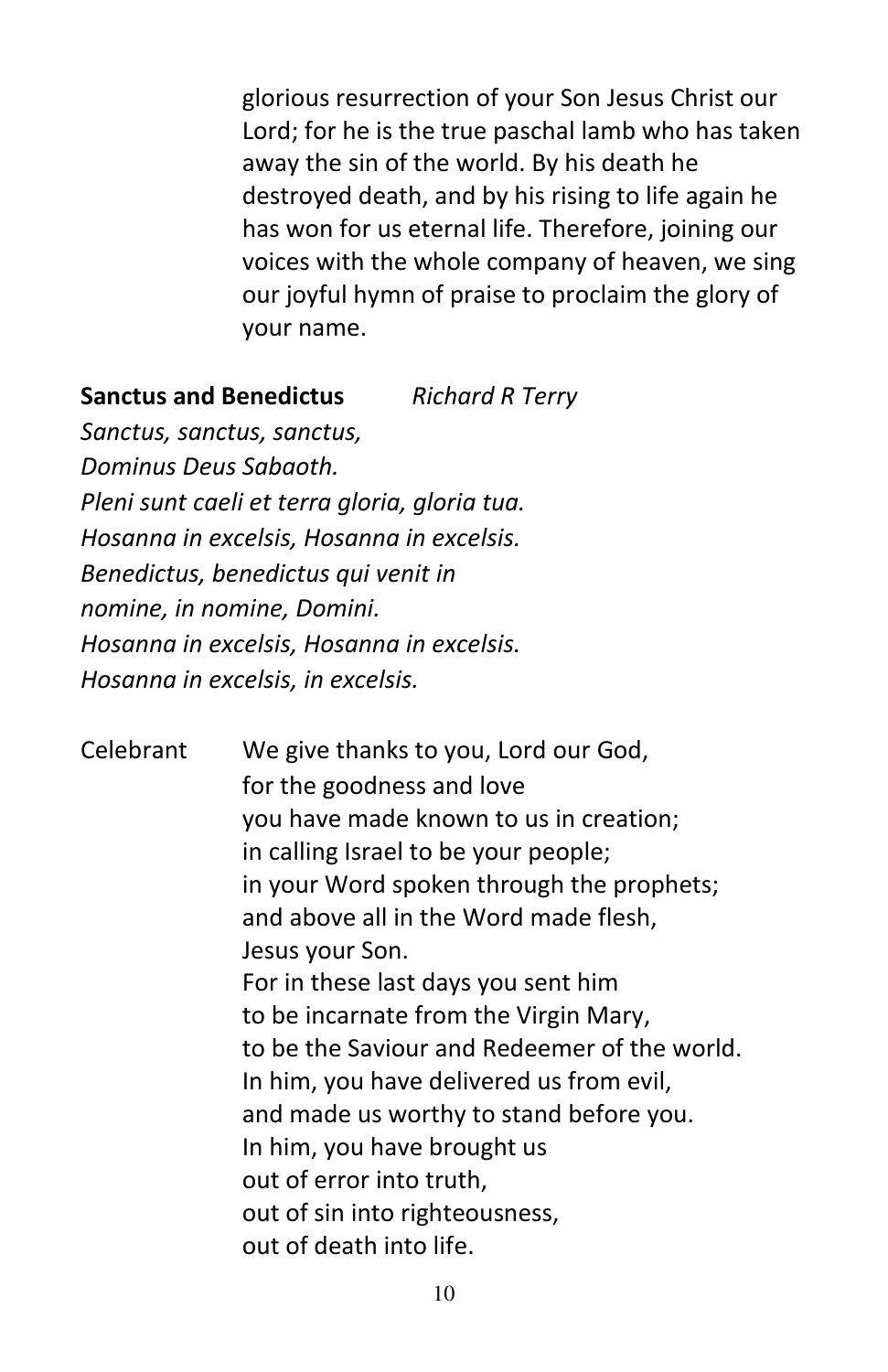|           | On the night he was handed over              |
|-----------|----------------------------------------------|
|           | to suffering and death,                      |
|           | a death he freely accepted,                  |
|           | our Lord Jesus Christ took bread;            |
|           | and when he had given thanks to you,         |
|           | he broke it, and gave it to his disciples,   |
|           | and said, "Take, eat:                        |
|           | this is my body which is given for you.      |
|           | Do this for the remembrance of me."          |
|           | After supper he took the cup of wine;        |
|           | and when he had given thanks,                |
|           | he gave it to them,                          |
|           | and said, "Drink this, all of you:           |
|           | this is my blood of the new covenant,        |
|           | which is shed for you and for many           |
|           | for the forgiveness of sins.                 |
|           | Whenever you drink it,                       |
|           | do this for the remembrance of me."          |
|           | Therefore, Father, according to his command, |
| All       | we remember his death,                       |
|           | we proclaim his resurrection,                |
|           | we await his coming in glory;                |
| Celebrant | and we offer our sacrifice                   |
|           | of praise and thanksgiving                   |
|           | to you, Lord of all;                         |
|           | presenting to you, from your creation,       |
|           | this bread and this wine.                    |
|           | We pray you, gracious God,                   |
|           | to send your Holy Spirit upon these gifts,   |
|           | that they may be the sacrament               |
|           | of the body of Christ                        |
|           | and his blood of the new covenant.           |
|           | Unite us to your Son in his sacrifice,       |
|           | that we, made acceptable in him,             |
|           | may be sanctified by the Holy Spirit.        |
|           | In the fullness of time,                     |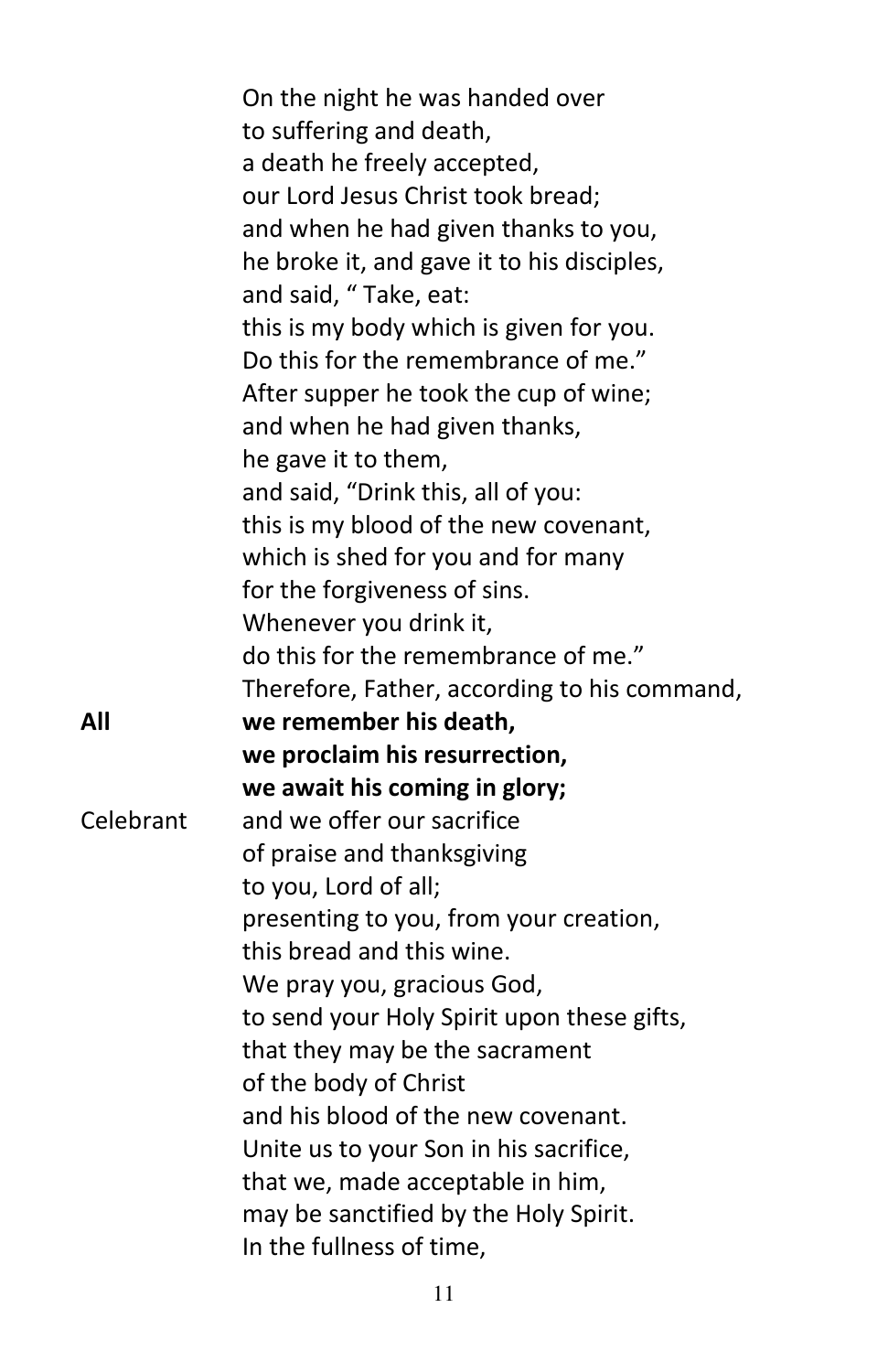reconcile all things in Christ, and make them new, and bring us to that city of light where you dwell with all your sons and daughters; through Jesus Christ our Lord, the firstborn of all creation, the head of the Church, and the author of our salvation; by whom, and with whom, and in whom, in the unity of the Holy Spirit, all honour and glory are yours, almighty Father, now and for ever.

**People****Amen.** 

# **The Lord's Prayer** *John Merbecke*

**All Our Father, who art in heaven, hallowed be thy name, thy kingdom come, thy will be done, on earth as it is in heaven. Give us this day our daily bread. And forgive us our trespasses, as we forgive them that trespass against us. And lead us not into temptation, but deliver us from evil. For thine is the kingdom, the power, and the glory, for ever and ever. Amen.** 

# **The Breaking of the Bread**

Celebrant Lord, we died with you on the cross. **People Now we are raised to new life.**  Celebrant We were buried in your tomb. **People Now we share in your resurrection.**  Celebrant Live in us, that we may live in you.

Celebrant These are the gifts of God for the people of God. **People Thanks be to God.**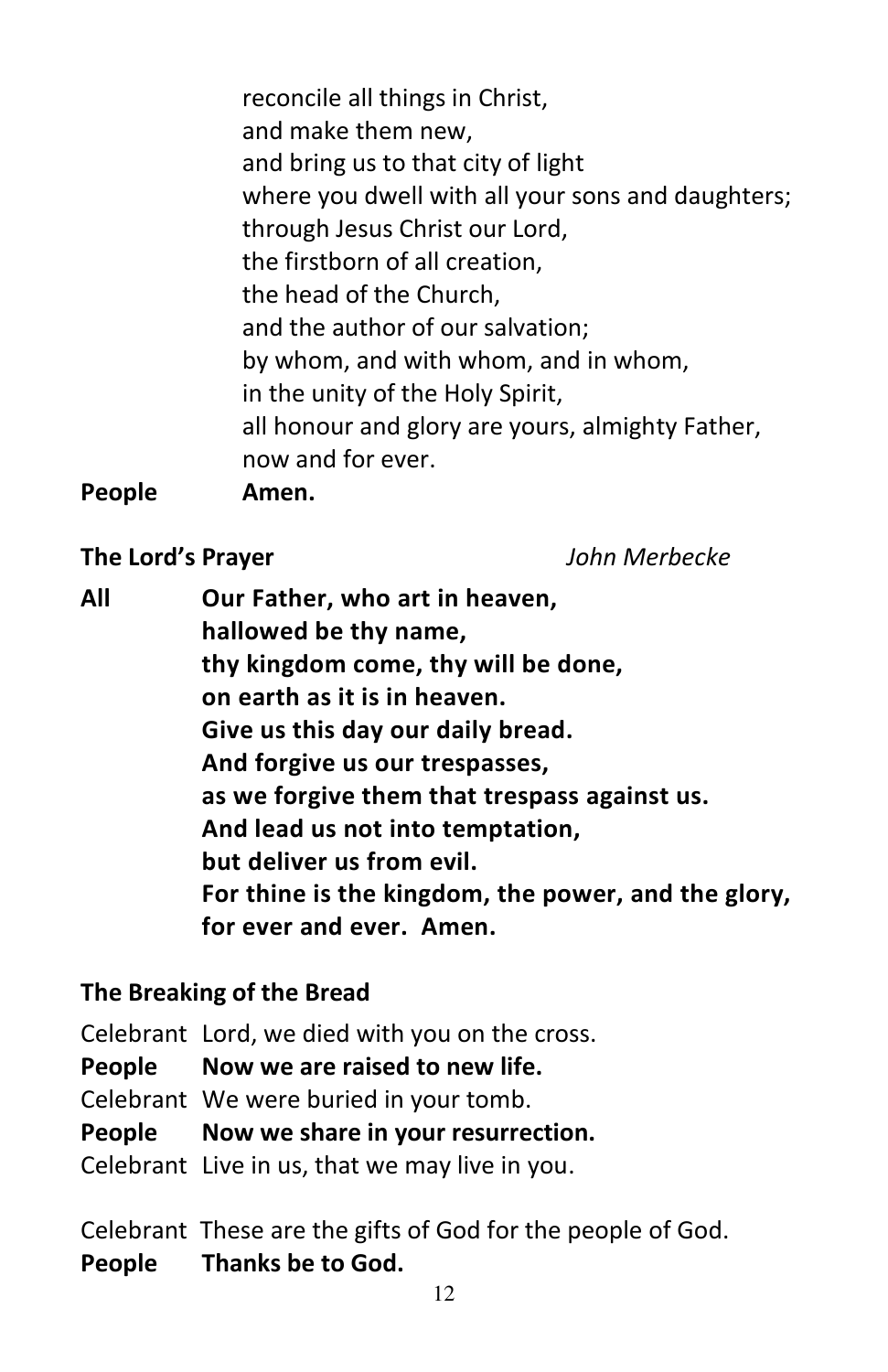# **The Communion**

*Please come forward to receive communion. You may receive both the bread and the wine, or if you prefer, you may receive in one kind only, the bread. Gluten free wafers are available upon request. To receive a blessing instead of the bread or wine, please cross your hands over your chest.* 

#### **Music During Communion**

Agnus Dei *R.R. Terry* 

Jesu, Dulcis Memoria *Tomás Luis de Victoria Jesus, the thought of you fills me with joy: how much greater will be my joy when I see you face to face.*

Adoramus Te, Christe *Théodore Dubois We adore you, O Christ, and we bless you, because by your Cross you have redeemed the world.*

# **Hymn 217 Christ the Lord is Risen Again (verses 1-4)**

# **Prayer After Communion**

Celebrant Let us pray. Father,

**All we have seen with our eyes and touched with our hands the bread of life. Strengthen our faith that we may grow in love for you and for each other; through Jesus Christ the risen Lord. Amen** 

# **The Doxology**

Celebrant Glory to God,

**All whose power working in us, can do infinitely more than we can ask or imagine.**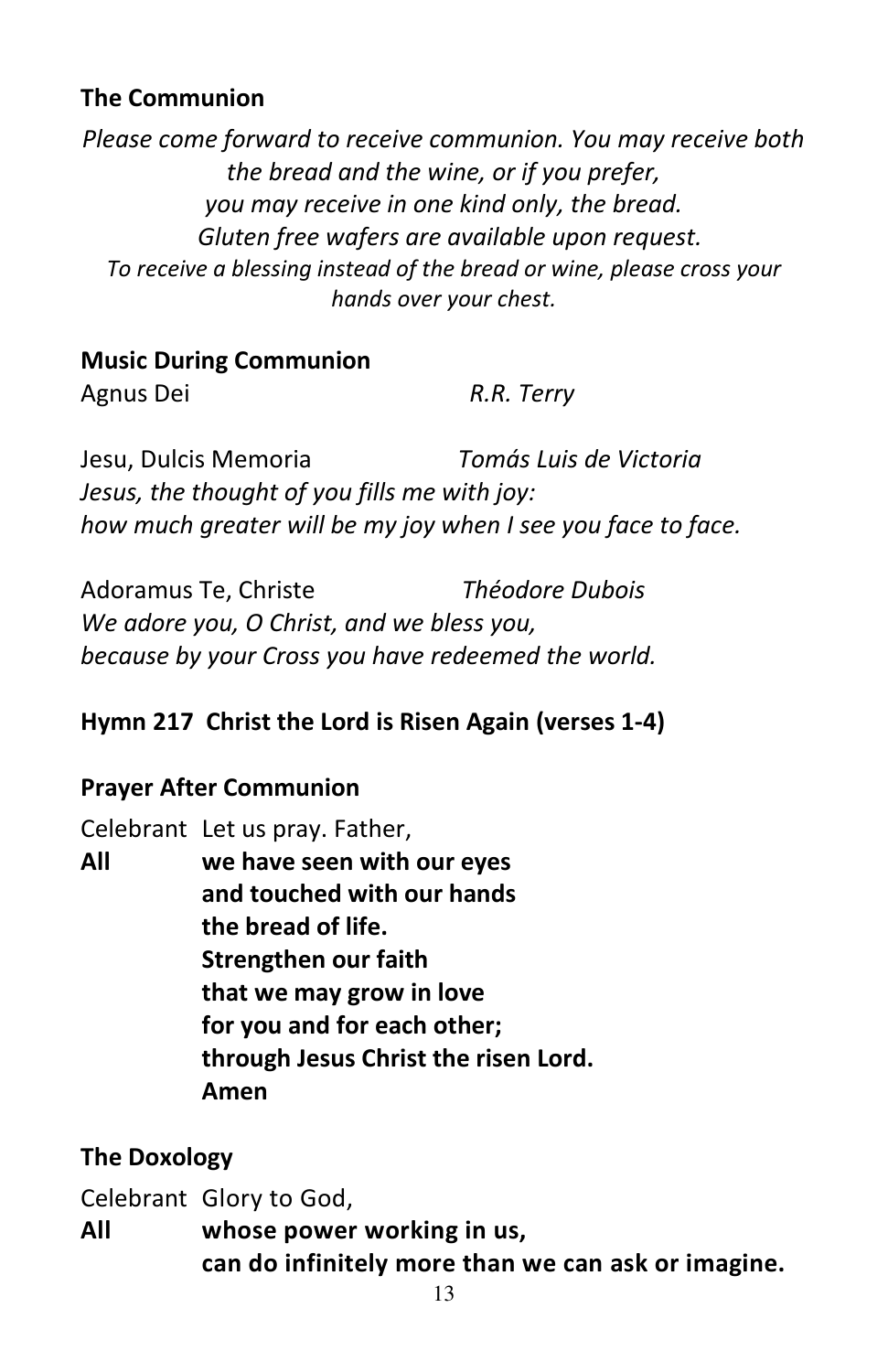**Glory to God from generation to generation, in the Church and in Christ Jesus, for ever and ever. Amen.** 

#### **The Blessing**

**The Benedictory Hymn 97 Jesus Came, the Heavens Adoring** 

#### **Dismissal**

Leader Let us go in peace to love and serve the risen Lord. Alleluia!

# **People Thanks be to God. Alleluia!**

#### **Organ**

Choral Song (1842) *Samuel Sebastian Wesley*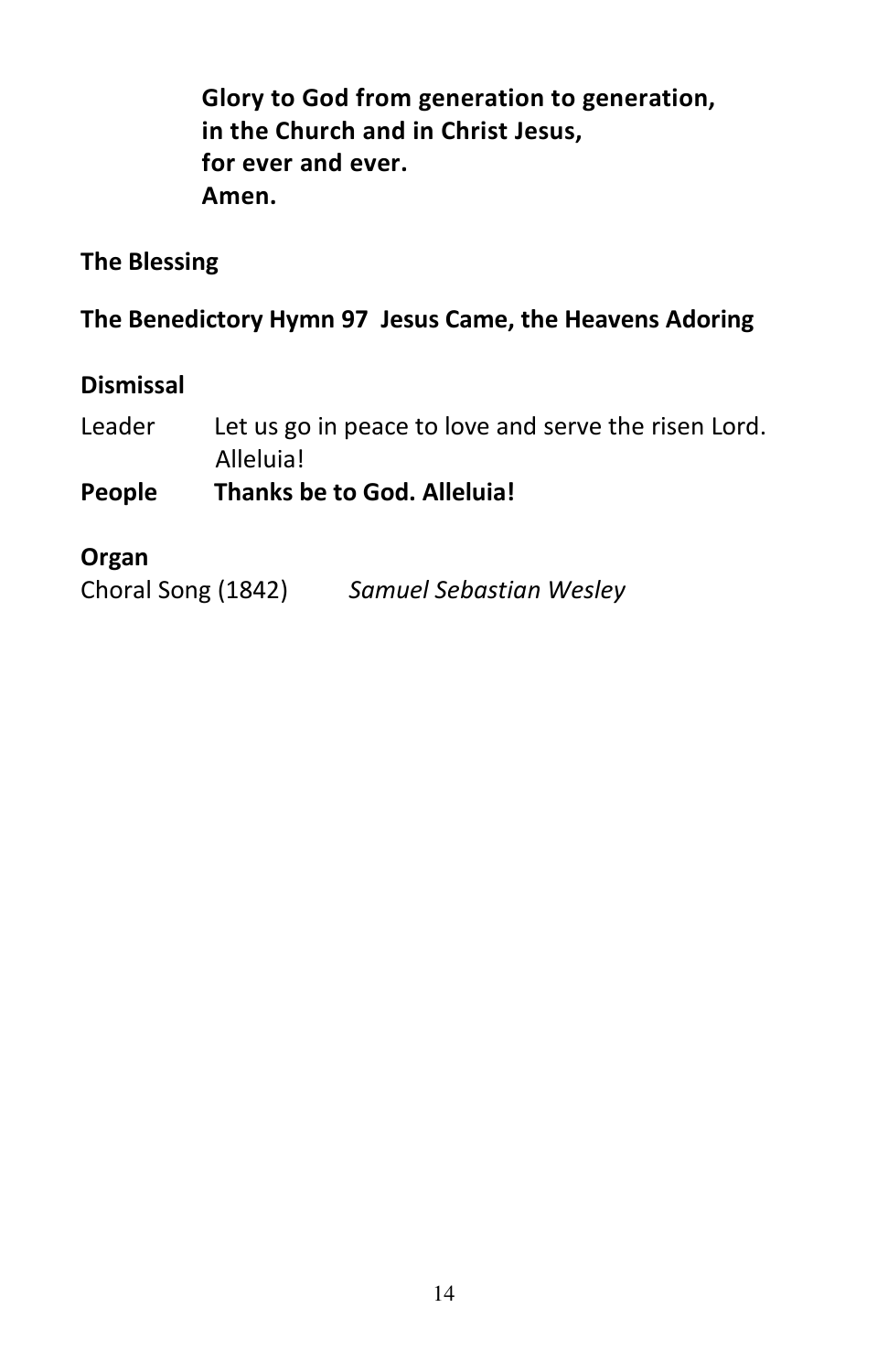#### **Those For Whom We Have Been Asked to Pray -**

Adelyn, Rebekah, Peggy, Pam, Barbara, Lois, Bob, Anne Tolson, Vivien, Ben, Anne, Gordon, Janet, Scot, Mary Duku, Jerry and Debbie, Heather, Kay, Bonnie, Mel, Dale, Merico, Lillian, and Brian.

We pray for front line and essential workers and for all who are affected by COVID19.

We pray for peace in Ukraine and comfort and strength for those whose lives have been shattered by the violence.

# **Diocesan Cycle of Prayer**

**Church in Canada:** The Most Rev. Linda Nicholls, Primate of Canada; the The Rt. Rev. Sidney Black, Interim National Indigenous Archbishop; Diocese of Kootenay: the Most Rev. Lynne McNaughton, Archbishop (Metropolitan of the Ecclesiastical Province of BC and Yukon).

**Edmonton** St. Timothy, Edmonton: Clare Stewart (s. Jennifer Renouf), Priest-in-Charge; Jennifer Renouf (s. Clare Stewart), Donald Gray, Honorary Assistants; RJ Chambers, Parish Administrator.

**Diocese of Buye** All Saints' Cathedral: Jean Berchmans Mweningoma, Dean; and Alfred Uwimanihaye, Rector. **Treaty Six:** Enoch Cree Nation.